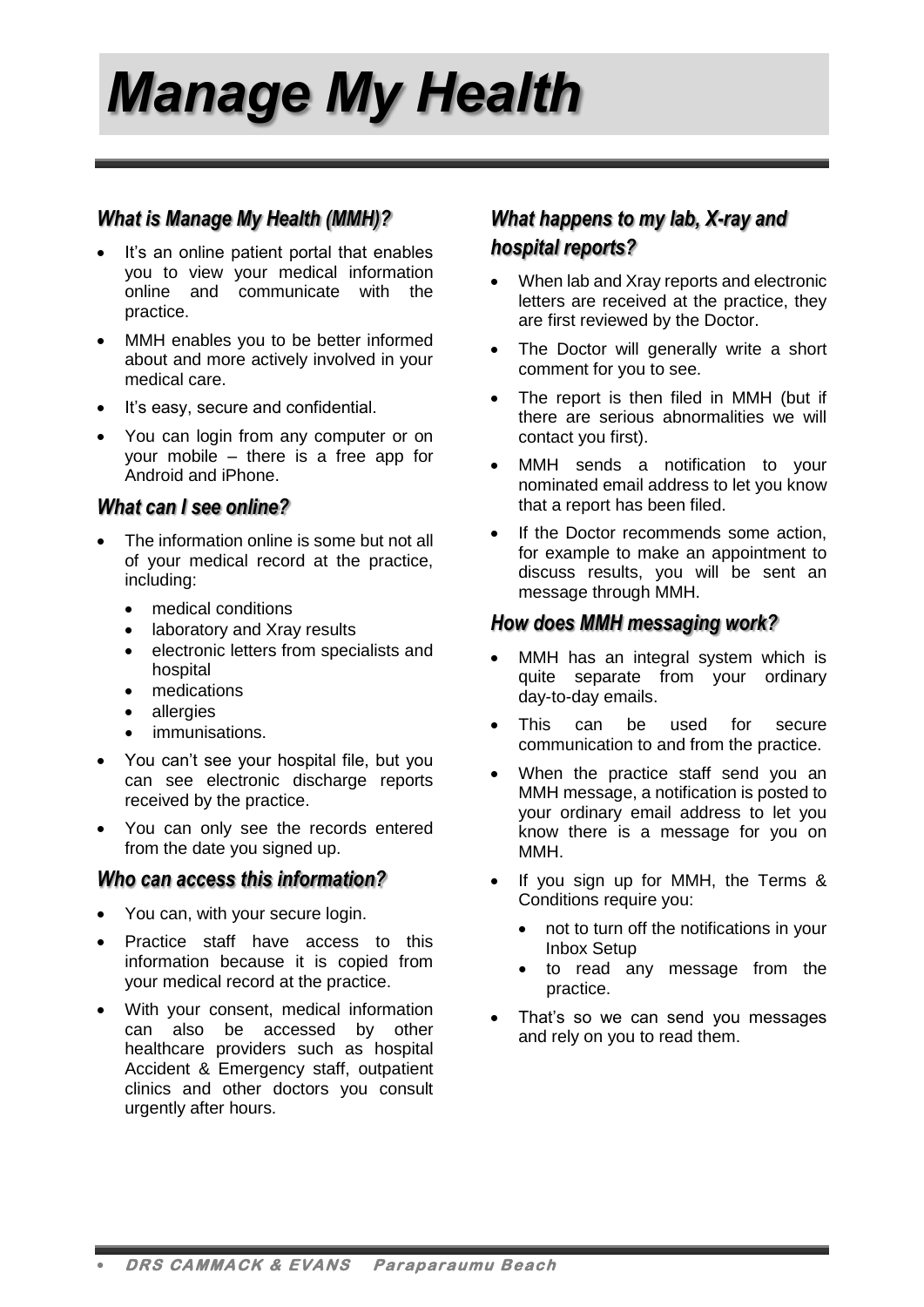# *What sort of things can I send a message about?*

- **MMH MESSAGING IS NOT FOR SERIOUS OR ACUTE PROBLEMS** – there may be a delay before your message is read.
- Otherwise you can send a message about any health problem.
- But the service is not intended to replace face-to-face consultations so the doctor may ask you to make an appointment.
- Advice is limited by the information you provide and what we have in our records.

#### *How confidential is MMH messaging?*

- Only you and the practice staff can read your MMH messages.
- When you receive notifications from MHH (e.g that a report has been filed or the Doctor has sent you a MMH message) other family members who share your email will be able to see the notification but not your medical information or communications.
- However a person with access to your email could ask MMH to send a password re-set to your email and then access your MMH site.
- So if you share email and you want guaranteed privacy, you will have to set up another email account.

## *Can I request prescriptions through MMH?*

 You can only request prescriptions if you are on regular medication.

#### *Can I make an appointment through MMH?*

- Yes, we encourage you to use online booking for appointments.
- You can see online what appointment slots are available.
- If you can't find a suitable slot, please phone. In particular, if you need to be seen that day, we will always fit you in.
- When booking, it's important you let us know what the appointment is for e.g.

doctor consultation, regular medication, immunisation, driving licence.

- Your booking is only provisional until we have sent you an MMH message confirming.
- You can also cancel an appointment online.

## *How do I get more information about MMH?*

- Visit the website www.managemyhealth.co.nz.
- Or watch the video youtu.be/Iz47ZVIHAsY.

#### *What does it cost?*

- Access to Manage My Health is free.
- Standard fees apply for prescriptions.

# *How do I register for Manage My Health?*

- If you'd like to register for Manage My Health, ask the practice staff.
- You must:
	- have an email address that hasn't been used by other family members to register for MMH (each email address can be used only once)
	- be registered with the practice.
- You need to:
	- familiarise yourself with these notes
	- sign the Terms and Conditions (see below)
	- We will then activate your account and ask you to choose a password.

## *Once I've registered, how do I get going?*

- You'll find a message in your email inbox from Manage My Health.
- Open this and click the button "Confirm your registration".
- Then go to www.managemyhealth.co.nz, click "Secure Login" and enter your email address and password.